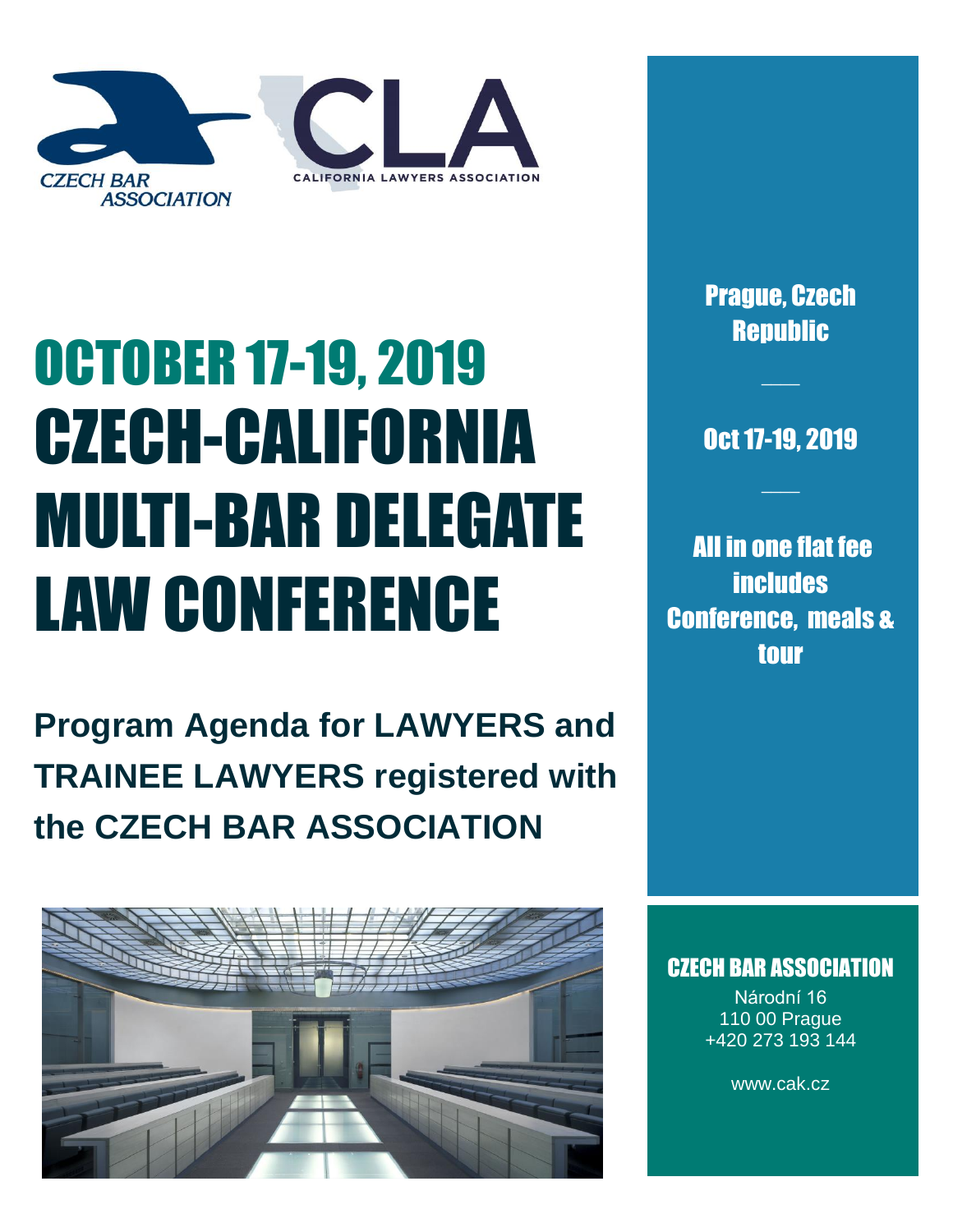## **Thursday, 17 October 2019:**

• Welcome and Dinner at Plzeňská restaurace, Municipal House, Prague 1

## **Friday, 18 October 2019**:

- All Day Law Conference (Palác Dunaj)
- Networking lunch at Cafe Louvre
- Formal sit-down dinner at Nebozízek Restaurant, Prague 1

## **Saturday, 19 October 2019**:

- Private Riverboat tour on Vltava River
- Optional architectural tour with famous Czech Architects Tomáš Bitnar and Zdeněk Lukeš (for an extra fee)

## Prague, Czech Republic

## Oct 17-19, 2019

 $\overline{\phantom{a}}$ 

 $\overline{\phantom{a}}$ 

All in one flat fee **includes** Conference, meals & tour



### CZECH BAR ASSOCIATION

Národní 16 110 00 Prague +420 273 193 144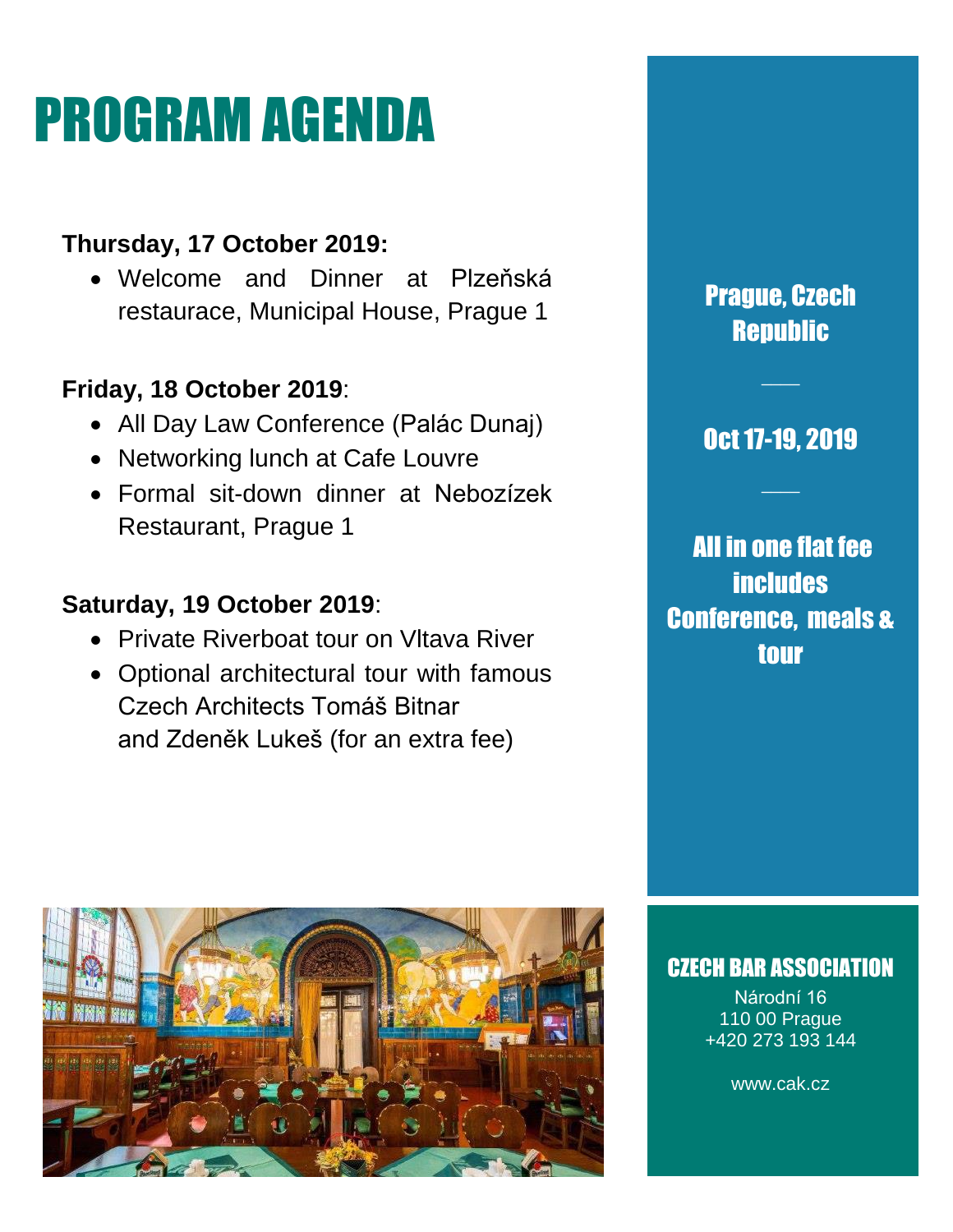The Conference will take place on Friday 18 October 2019 from 10.00 to 17.00 in the premises of the Czech Bar Association, Palác Dunaj, Národní 11, Prague 1.

Speakers from California Lawyers Association, Czech Bar Association, American Bar Association, Malaysia Bar and other Foreign Bars will participate in the panel discussions introduced below.

The conference will be held in English.

The program is subject to change.

#### **1. Comparative Bar Association Regulation, Rule of Law and Human Rights: What Justice means in International Law practices**

Leadership will discuss the regulation and functioning of lawyers and implementation of domestic and international laws under the rules and restrictions of their Bar Organizations, specialized courts, and general laws. Legal regulators, Bar leaders and practitioners from California and other International Jurisdictions will analyze the legal and institutional precepts of cross-border Attorney Practice and Licensure Rules and implications of virtual lawyering clients in their own jurisdictions. Comparative evaluation of how different Bar Associations foster Rule of Law, implement Human Rights through education and outreach Advocacy and implementation of client protections in a cross-border environment. The panel will discuss what Public Education resources are available to practitioners, and analyze practical issues related to dealing with attorneys licensed in foreign jurisdictions.



### Oct 17-19, 2019

 $\overline{\phantom{a}}$ 

 $\overline{\phantom{a}}$ 

All in one flat fee **includes** Conference, meals & tour

#### CZECH BAR ASSOCIATION

Národní 16 110 00 Prague +420 273 193 144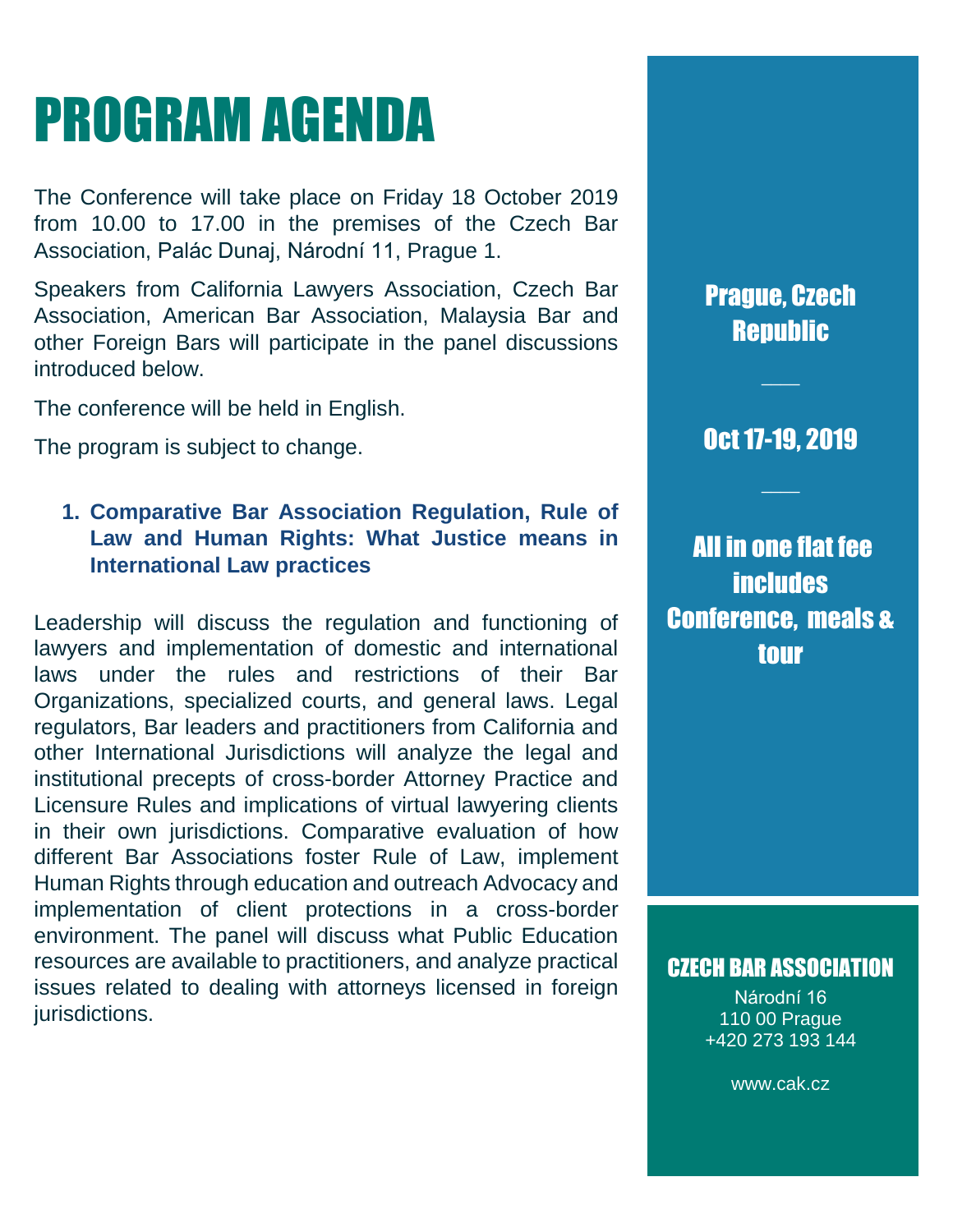### **2. Art, Architecture, Film: Legal Nexus of Real property, Moral Rights, Digital Rights, Technology and Urban development**

America's joining the international Berne Convention in late 20th Century required common law adaptation to civil law precepts. The Czech Republic is home to award winning novelists, film makers, and artists. This panel parses how 21st century practice necessitates knowledge of the laws of European Union, United States, national laws and international treaties. Culture and preservation of art and architecture has different historical legacy in Europe and the Czech Republic than in America, and the effect of differing regulation impacts architectural preservation and the urban landscape in which all of us work. Experts will explain realty law and how urban planning regulation impacts architectural treasures in historic gems like Prague, a city rich in legacy of many civilizations, regimes, and democracy.

## Prague, Czech Republic

### Oct 17-19, 2019

 $\overline{\phantom{a}}$ 

 $\overline{\phantom{a}}$ 

All in one flat fee **includes** Conference, meals & tour

### CZECH BAR ASSOCIATION

Národní 16 110 00 Prague +420 273 193 144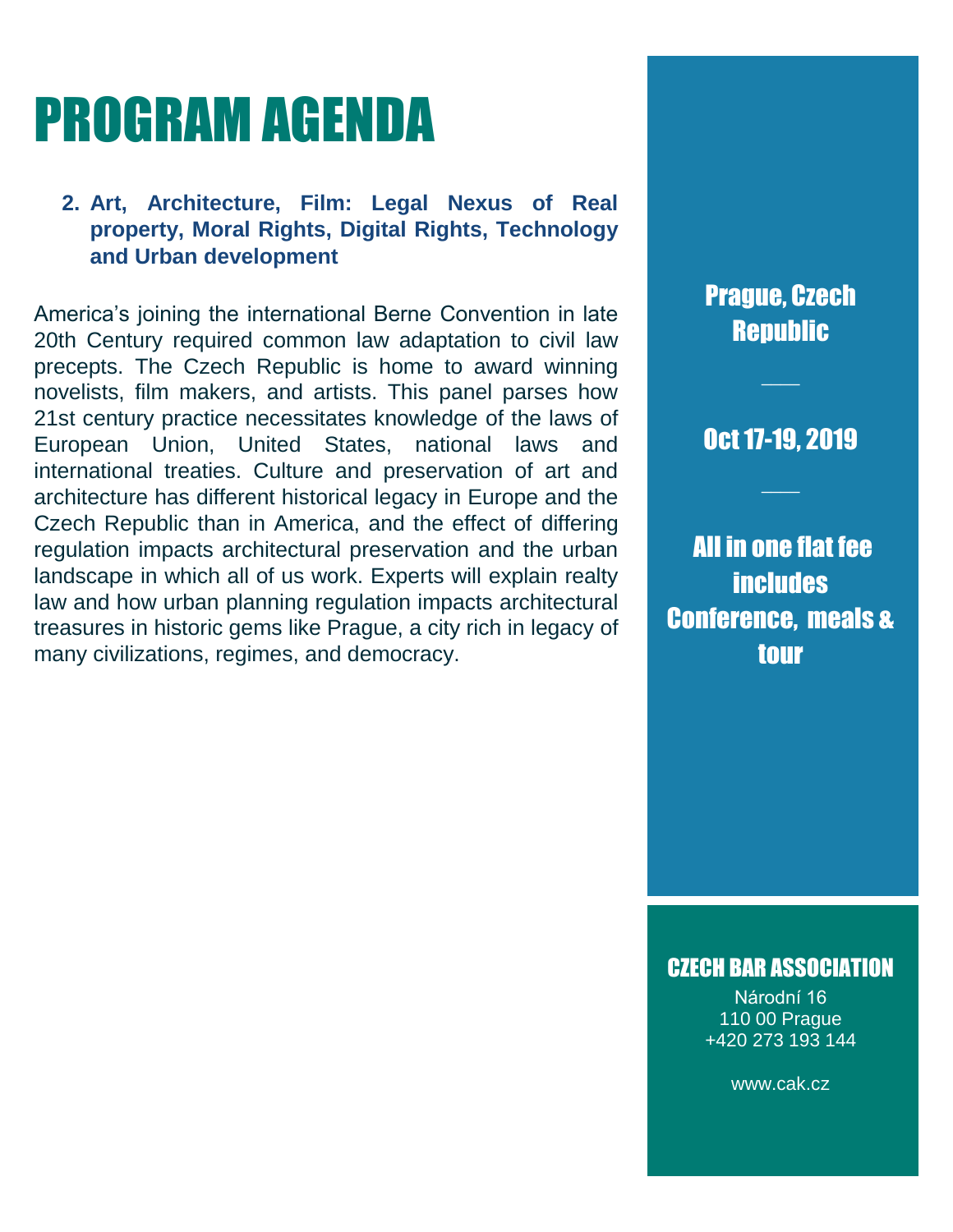**3. Professional rules, disciplinary proceedings and unauthorized provision of legal services in international context; Class actions in the US and EU:**

This Panel compares and analyzes the ethical and disciplinary rules in their respective jurisdictions, including how they deal with the unauthorized provision of legal services, and how internet affects rendering services to clients communicating with third parties. Practitioners will learn about infrastructures in place to help protect clients and others in the community from substandard or illegal legal services. The panel will also address professional rules that arise in context of working with attorneys and clients in foreign jurisdictions, including the ethics of sharing legal fees with foreign attorneys.

The second part of the panel will be dedicated to Class actions in the US and EU.

#### **4. Remote communication with clients, Lawyers' use of online legal platforms, internet and clouds:**

This Panel focuses on practical issues in the setting of law practice management and communications challenges dealing with clients in other time zones and cultures. With today's abundant information and communication technology, it is more possible than ever for attorneys and their clients to work with others across the globe. Attendees will learn about the latest technological applications being used by practitioners and compare what techniques and technology attorneys are more pervasive and available in each jurisdiction.

## Prague, Czech Republic

### Oct 17-19, 2019

 $\overline{\phantom{a}}$ 

 $\overline{\phantom{a}}$ 

All in one flat fee **includes** Conference, meals & tour

### CZECH BAR ASSOCIATION

Národní 16 110 00 Prague +420 273 193 144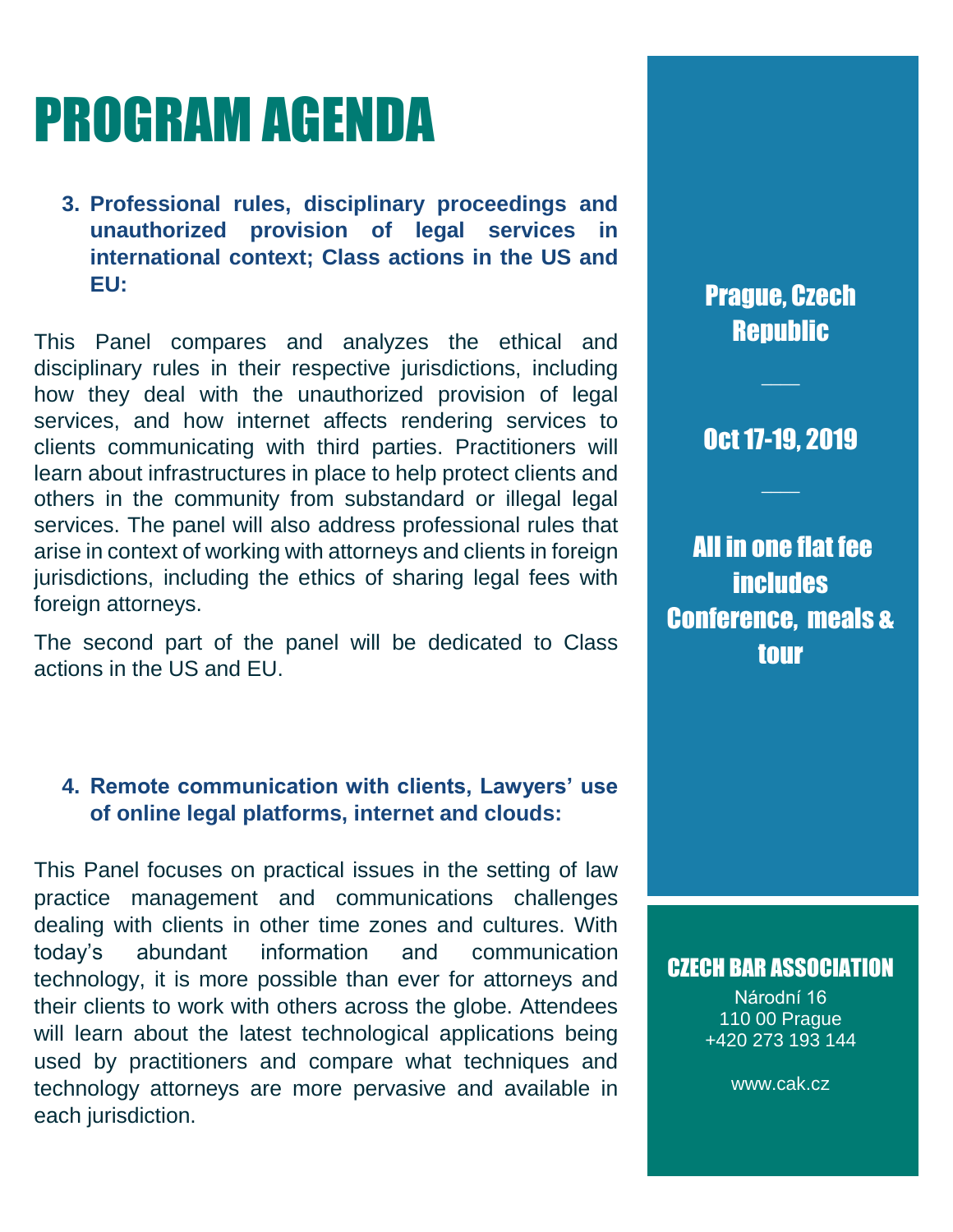**5. Cross-Border Effects of New Privacy Laws in California and the European Union: Compliance, vigilance and protection of e-communications with clients, data security, surveillance, and drones**

The new EU Data Privacy and California Privacy Law have changed the internet environment for media, commerce and lawyers. Whether you represent companies, attorneys, creators, service industries, work a blog, work as a lawyer or consultant, or do just about anything virtually on the internet, the analysis of this panel applies. Massive breaches of security and privacy data by public entities, governmental agencies, private companies, social media platforms and financial megaliths traded on NASDAQ have all had data breaches where supposedly "secure" data prevention systems have not prevented hacks into user's personal data.

These new laws purport to regulate both recipient use and recipient disclosure to users and have varying abilities to terminate offending sites and issues fines and penalties for noncompliance.

Learn how to coordinate cross border privacy compliance, the metrics of compliance and how to navigate the intricacies of websites, e-promos, legal services, and e-tail under ever increasing patchwork of e-law, domestic and international.

Coupled with privacy are surveillance issues of locations and activities as drones, devices, artificial intelligence, and your very own cell phones are tracking you. Learn from experts the legal boundaries, who regulates them, and what you can do to protect your own practice and your clients.

## Prague, Czech Republic

### Oct 17-19, 2019

 $\overline{\phantom{a}}$ 

 $\overline{\phantom{a}}$ 

All in one flat fee **includes** Conference, meals & tour

#### CZECH BAR ASSOCIATION

Národní 16 110 00 Prague +420 273 193 144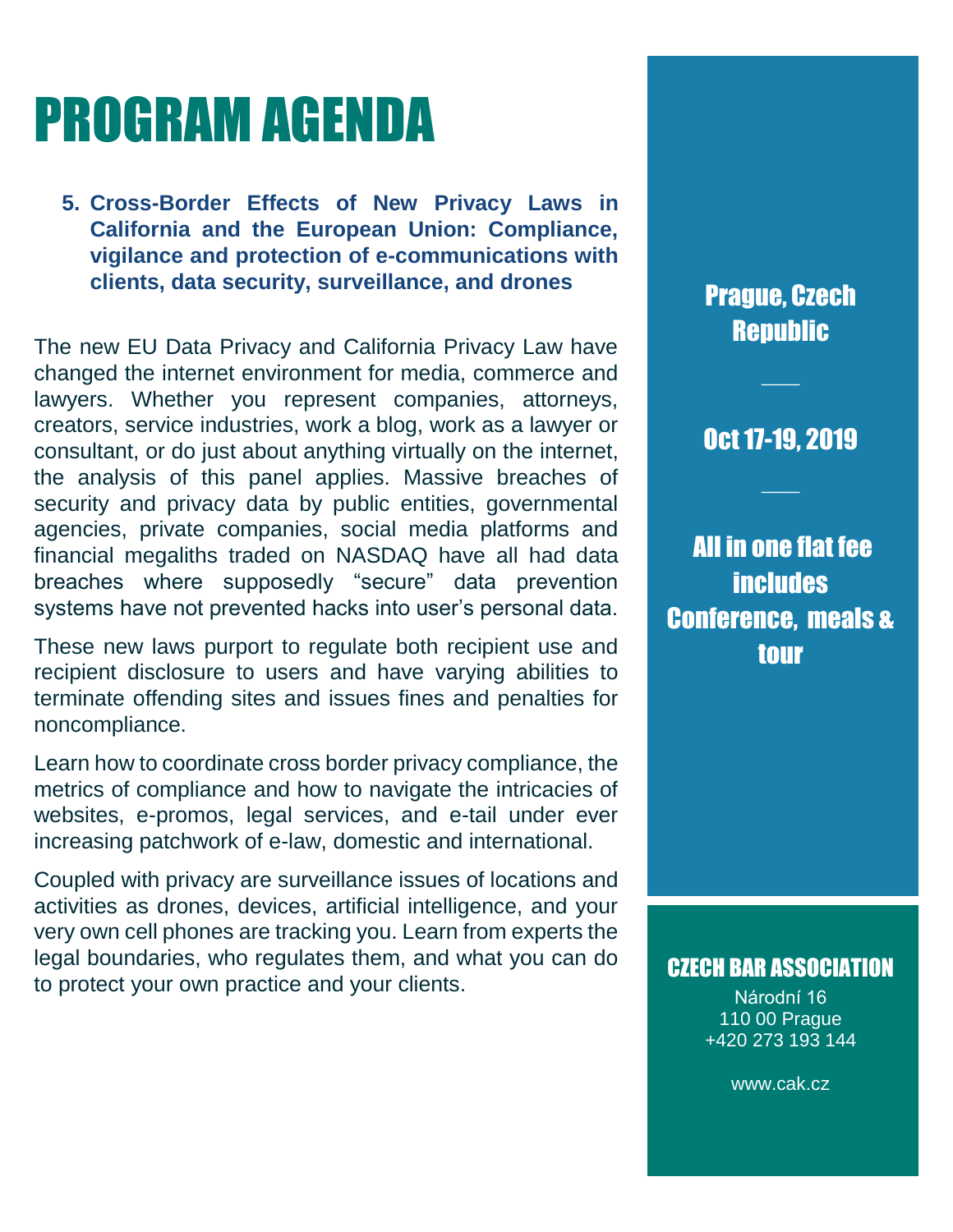| ALEXANDRA DARRABY      | <b>CLA INTERNATIONAL LAW SECTION CO</b><br>CHAIR, CO-CHAIR, MULTI BAR CONFERENCE            |
|------------------------|---------------------------------------------------------------------------------------------|
| <b>THOMAS GREENE</b>   | <b>CLA LITIGATION CHAIR</b>                                                                 |
| <b>TOM HASSING</b>     | <b>CLA INTELLECTUAL PROPERTY CHAIR</b>                                                      |
| <b>JAMES HILL</b>      | CLA CHAIR OF THE BOARD OF<br><b>REPRESENTATIVES</b>                                         |
| THERESE KEELAGHAN      | <b>MARSEILLE BAR AND CALIFORNIA BAR</b><br><b>MEMBER</b>                                    |
| <b>MARTIN MAISNER</b>  | <b>CZECH BAR BOARD OF DIRECTORS</b>                                                         |
| ANTONÍN MOKRÝ          | CZECH BAR BOARD OF DIRECTORS,<br>INTERNATIONAL SECTION CHAIR, PAST<br>PRESIDENT OF THE CCBE |
| ROBERT NĚMEC           | <b>CZECH BAR VICE-PRESIDENT</b>                                                             |
| <b>JIŘÍ NOVÁK</b>      | CZECH BAR INTERNATIONAL SECTION,<br>CHAIR OF IT LAW COMITTEE, CCBE                          |
| <b>JOSHUA SUROWITZ</b> | INTERNATIONAL SECTION, CHAIR FOREIGN<br><b>RELATIONS COMMITTEE</b>                          |

Prague, Czech Republic

## Oct 17-19, 2019

 $\overline{\phantom{a}}$ 

 $\overline{\phantom{a}}$ 

All in one flat fee includes Conference, meals & tour

### CZECH BAR ASSOCIATION

Národní 16 110 00 Prague +420 273 193 144